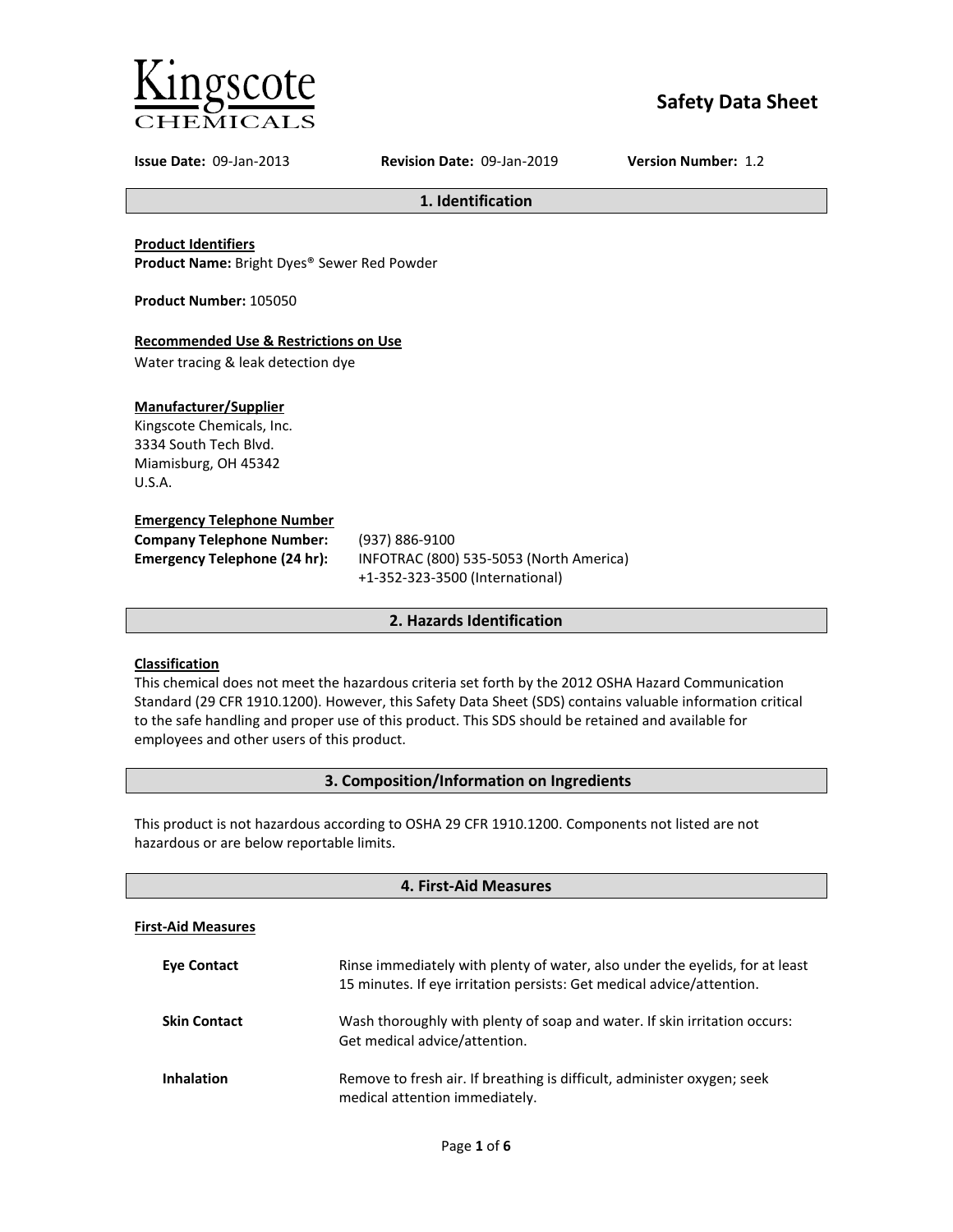# **Ingestion** Rinse mouth. DO NOT induce vomiting. Drink plenty of water. Never give anything by mouth to an unconscious person. Get medical attention if large quantities were ingested or if nausea occurs.

#### **Most Important Symptoms and Effects**

**Symptoms** Will cause staining of the skin on contact. May cause eye irritation. Inhalation of dust may cause respiratory irritation. Ingestion may cause urine to be a red color until the dye has been washed through the system.

#### **Indication of Any Immediate Medical Attention and Special Treatment Needed**

**Notes to Physician** Treat symptomatically.

### **5. Fire-Fighting Measures**

#### **Suitable Extinguishing Media**

Water spray (fog). Carbon dioxide (CO2). Dry chemical. Regular foam.

#### **Unsuitable Extinguishing Media**

Not determined

#### **Specific Hazards Arising from the Chemical**

Remote possibility of dust explosion. Burning may produce oxides of carbon and nitrogen (NOx).

#### **Protective Equipment and Precautions for Firefighters**

Wear self-contained breathing apparatus pressure-demand, MSHA/NIOSH (approved or equivalent) and full protective gear.

### **6. Accidental Release Measures**

# **Personal Precautions, Protective Equipment and Emergency Procedures**

| <b>Personal Precautions</b>      | Use personal protective equipment as recommended in Section 8.                                                    |
|----------------------------------|-------------------------------------------------------------------------------------------------------------------|
| <b>Environmental Precautions</b> | Prevent from entering into soil, ditches, sewers, waterways and/or<br>groundwater. See Section 12 and Section 13. |

# **Methods and Material for Containment and Cleaning Up**

| <b>Methods for Containment</b> | Prevent further leakage or spillage if safe to do so.                                 |
|--------------------------------|---------------------------------------------------------------------------------------|
| <b>Methods for Cleaning Up</b> | Sweep up and collect into suitable containers for disposal. Flush area<br>with water. |

# **7. Handling and Storage**

#### **Precautions for Safe Handling**

| <b>Advice on Safe Handling</b> | Handle in accordance with good industrial hygiene and safety practices. |
|--------------------------------|-------------------------------------------------------------------------|
|                                | Use personal protection recommended in Section 8. Avoid contact with    |
|                                | skin, eyes, or clothing. Avoid breathing dusts. Contaminated clothing   |
|                                | should be thoroughly washed before reusing                              |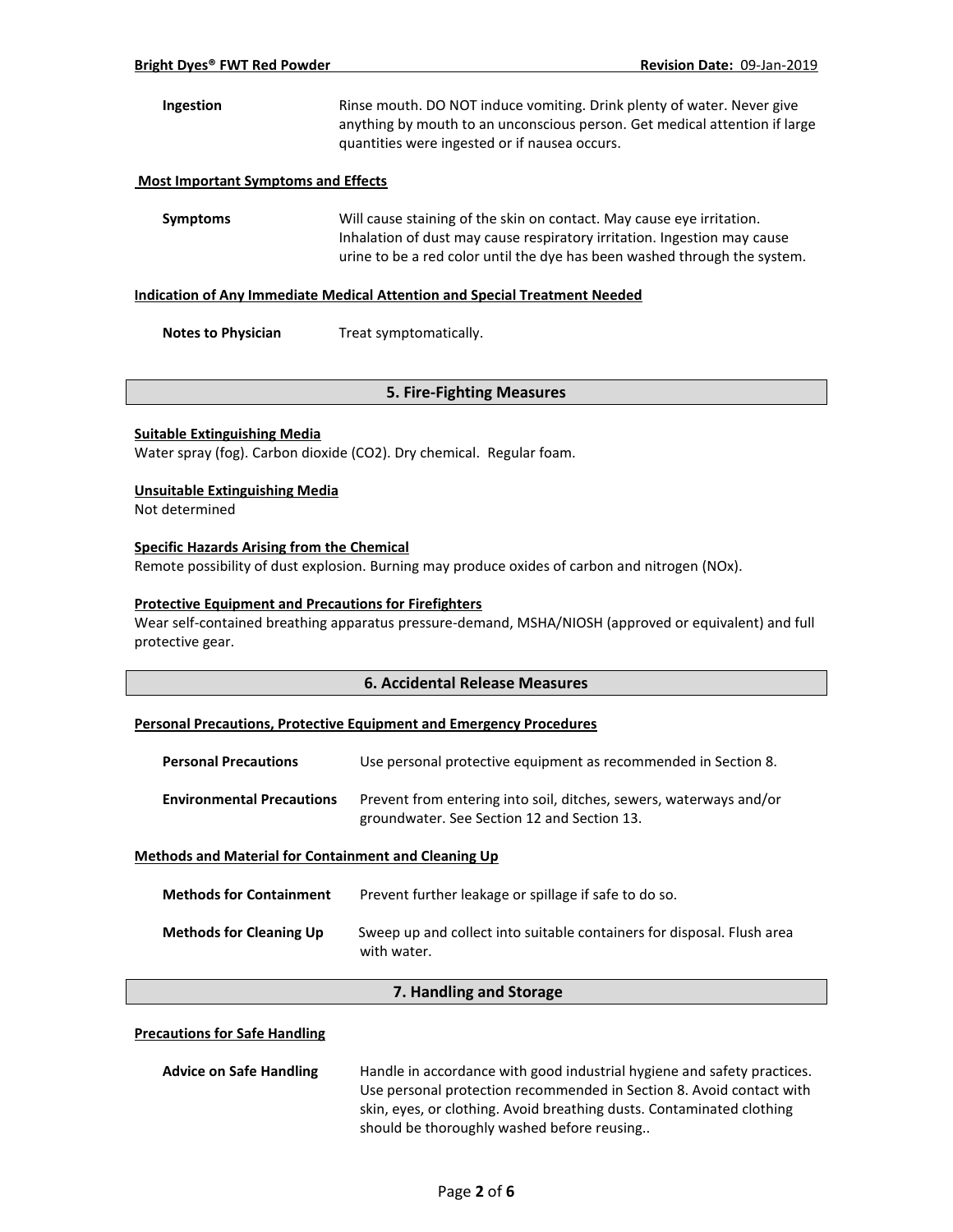#### **Conditions for Safe Storage, Including Incompatibilities**

| <b>Storage Conditions</b>     | Keep container tightly closed and store in a cool, dry, and well-<br>ventilated area. Store away from heat, sparks, open flame or any other<br>ignition source. |
|-------------------------------|-----------------------------------------------------------------------------------------------------------------------------------------------------------------|
| <b>Incompatible Materials</b> | None known based on information supplied.                                                                                                                       |

# **8. Exposure Controls / Personal Protection**

#### **Exposure Guidelines**

This product, as supplied, does not contain any hazardous materials with occupational exposure limits established by the region specific regulatory bodies.

#### **Engineering Controls**

Ensure adequate ventilation, especially in confined areas. Eyewash stations. Showers.

# **Individual Protection Measures, Such as Personal Protective Equipment:**

| <b>Eye/Face Protection</b>        | Avoid contact with eyes.                                                |
|-----------------------------------|-------------------------------------------------------------------------|
| <b>Skin &amp; Body Protection</b> | Rubber gloves. Suitable protective clothing.                            |
| <b>Respiratory Protection</b>     | Use NIOSH-approved dust mask if dusty conditions exist.                 |
| <b>Hygiene Measures</b>           | Handle in accordance with good industrial hygiene and safety practices. |

# **9. Physical and Chemical Properties**

#### **Information on Basic Physical and Chemical Properties**

| <b>Physical State</b>            | Solid            | Odor                  | None apparent  |
|----------------------------------|------------------|-----------------------|----------------|
| Appearance                       | Dark red powder  | <b>Odor Threshold</b> | Not determined |
| Color                            | Dark red         |                       |                |
| <b>Property</b>                  | <b>Values</b>    |                       |                |
| рH                               | Not applicable   |                       |                |
| <b>Melting/Freezing Point</b>    | Not applicable   |                       |                |
| <b>Boiling Point/Range</b>       | Not applicable   |                       |                |
| <b>Flash Point</b>               | Not applicable   |                       |                |
| <b>Evaporation Rate</b>          | Not applicable   |                       |                |
| Flammability (solid, gas)        | Non-flammable    |                       |                |
| <b>Upper Flammability Limits</b> | Not applicable   |                       |                |
| <b>Lower Flammability Limits</b> | Not applicable   |                       |                |
| <b>Vapor Pressure</b>            | Not applicable   |                       |                |
| <b>Vapor Density</b>             | Not applicable   |                       |                |
| <b>Relative Density</b>          | Not applicable   |                       |                |
| <b>Specific Gravity</b>          | Not applicable   |                       |                |
| Solubility                       | Soluble in water |                       |                |
| <b>Partition Coefficient</b>     | Not determined   |                       |                |
| <b>Auto-ignition Temperature</b> | Not determined   |                       |                |
| <b>Decomposition Temperature</b> | Not determined   |                       |                |
| <b>Viscosity</b>                 | Not determined   |                       |                |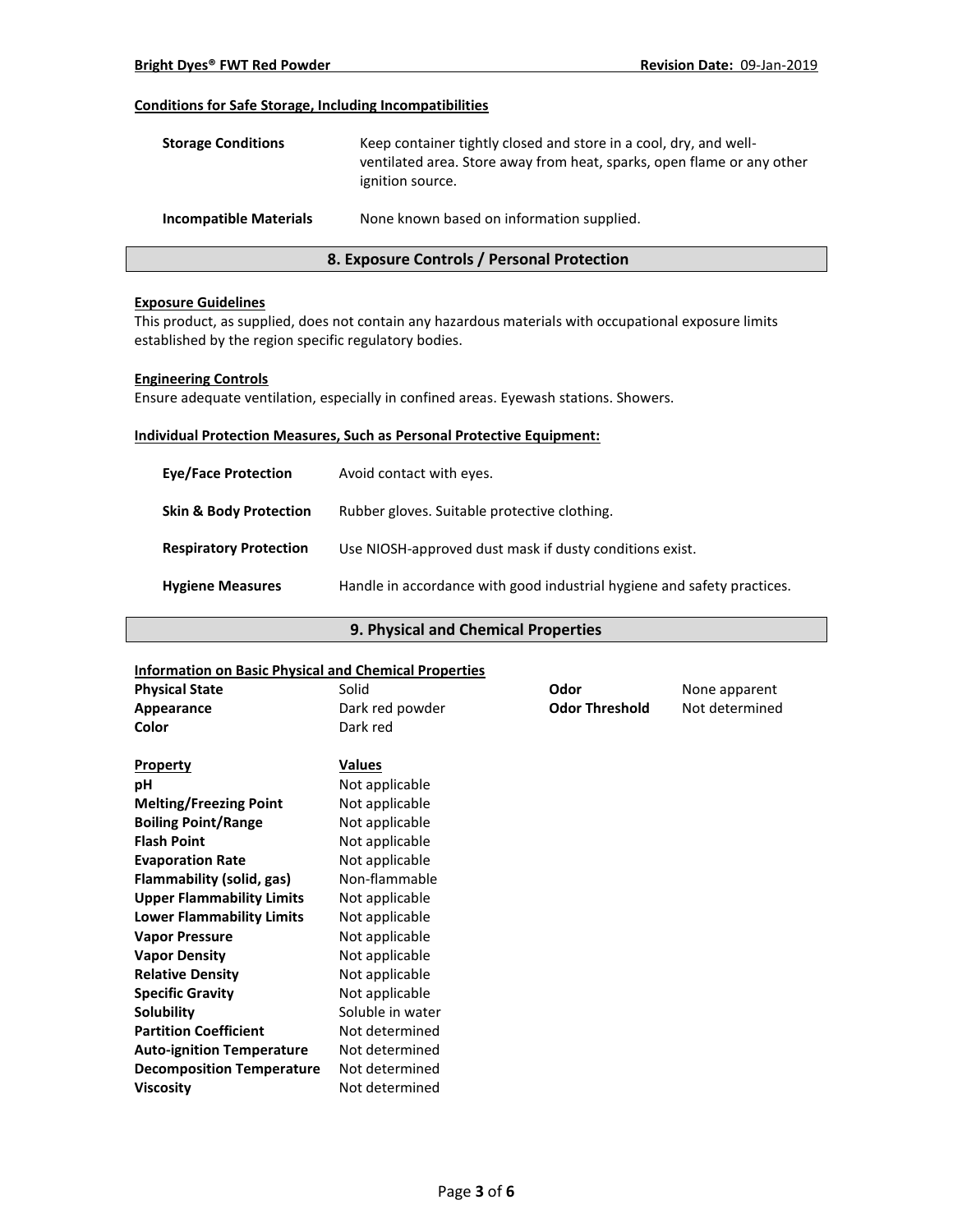# **10. Stability and Reactivity**

# **Reactivity**

Not reactive under normal conditions.

# **Chemical Stability**

Stable under recommended storage conditions.

#### **Possibility of Hazardous Reactions**

None under normal processing.

#### **Conditions to Avoid**

Keep out of reach of children.

#### **Incompatible Materials**

None known based on information supplied.

#### **Hazardous Decomposition Products**

Oxides of carbon and nitrogen (NOx).

# **11: Toxicological Information**

#### **Information on Likely Routes of Exposure**

| Inhalation          | Avoid inhalation of dust.            |
|---------------------|--------------------------------------|
| Ingestion           | Do not ingest.                       |
| <b>Skin Contact</b> | May cause an allergic skin reaction. |
| <b>Eve Contact</b>  | Avoid contact with eyes.             |

# **Delayed, Immediate, and Chronic Effects from Short- and Long-Term Exposure**

May cause an allergic skin reaction.

# **Numerical Measures of Toxicity**

Not determined

# **Symptoms Associated with Exposure**

See Section 4 of this SDS for symptoms.

### **Carcinogenicity**

| <b>NTP</b>  | None |
|-------------|------|
| <b>IARC</b> | None |
| <b>OSHA</b> | None |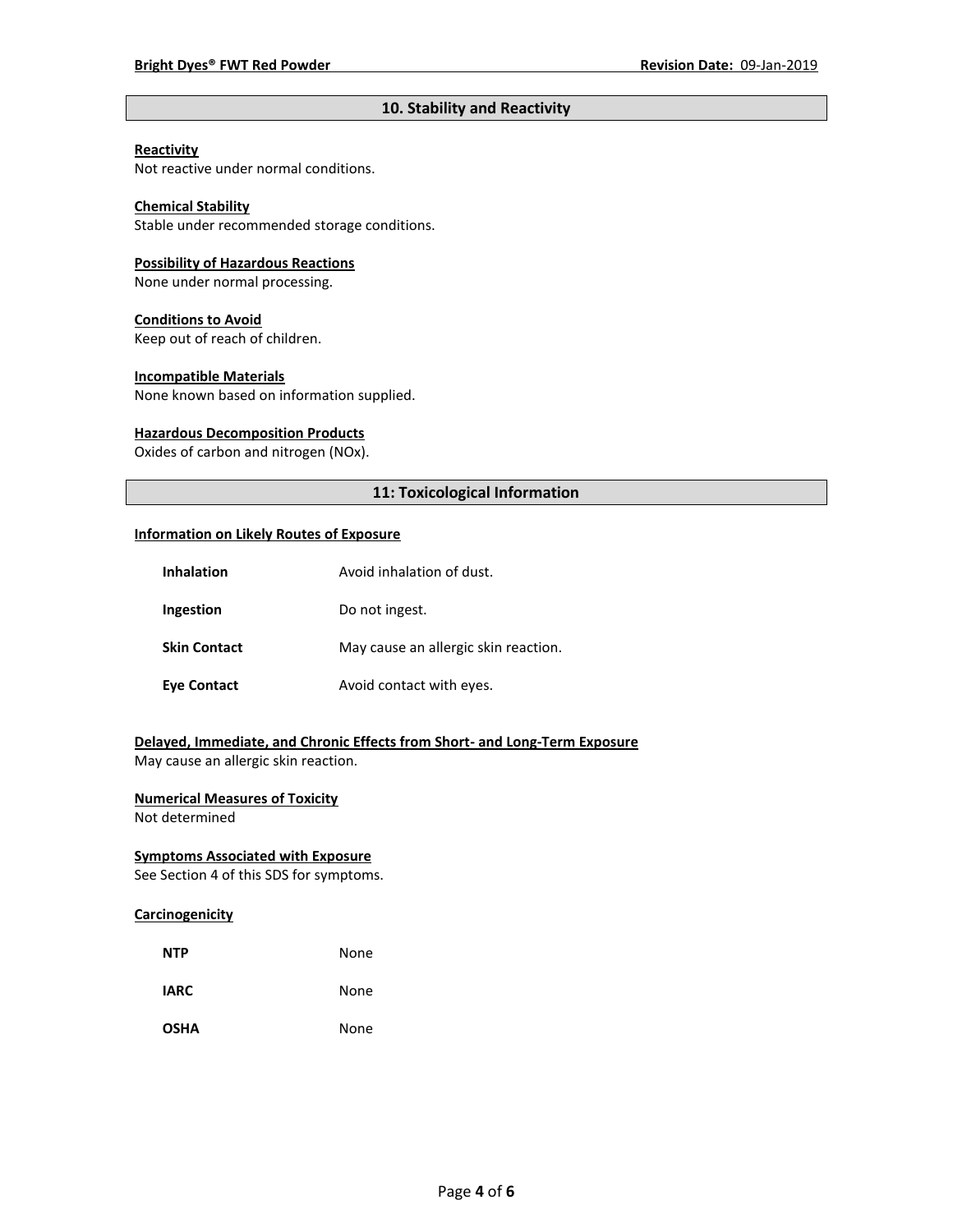#### **12. Ecological Information**

### **Ecotoxicity**

This product is not classified as environmentally hazardous. However, this does not exclude the possibility that large or frequent spills can have a harmful or damaging effect on the environment.

#### **Component Information**

Not available

# **Persistence/Degradability**

Not determined

#### **Bioaccumulation**

Not determined

#### **Mobility**

Not determined

#### **Other Adverse Effects**

Not determined

### **13. Disposal Considerations**

#### **Waste Disposal Methods**

Dispose of in accordance with federal, state, and local regulations.

#### **Contaminated Packaging**

Do not re-use empty containers.Dispose of containers in accordance with federal, state, and local regulations.

#### **14. Transport Information**

#### **Note**

See current shipping paper for most up-to-date shipping information, including exemptions and special circumstances.

| <b>DOT</b>  | Not regulated |
|-------------|---------------|
| IATA        | Not regulated |
| <b>OMDG</b> | Not regulated |

#### **15: Regulatory Information**

#### **International Inventories**

Not determined

#### **U.S. Federal Regulations**

**CERCLA** This material, as supplied, does not contain any substances regulated as hazardous substances under the Comprehensive Environmental Response Compensation and Liability Act (CERCLA) (40 CFR 302) or the Superfund